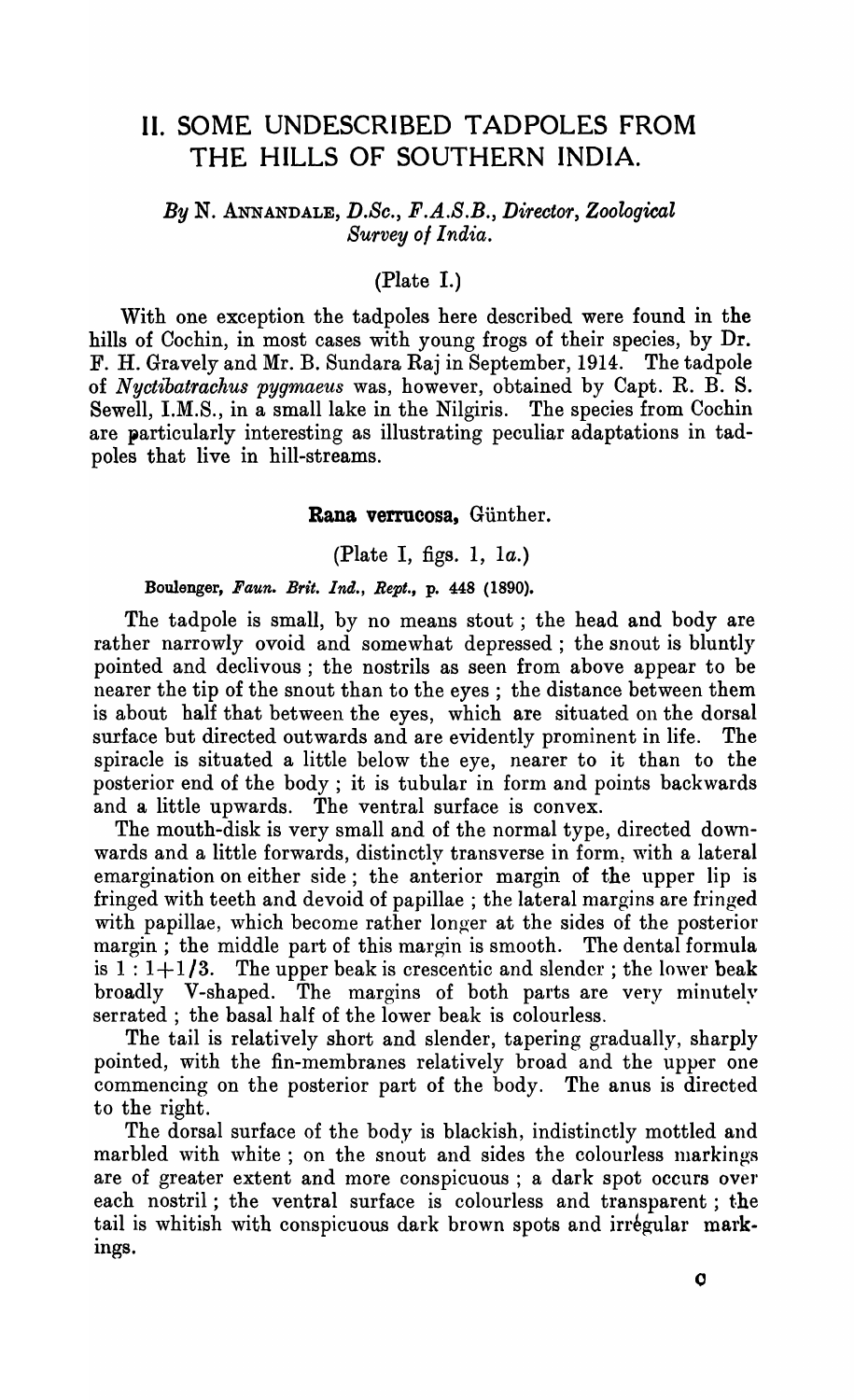*Measurements of a specimen with the hind legs well-developed :-*

|                          |   |  |                                                                                                                     | mm.      |
|--------------------------|---|--|---------------------------------------------------------------------------------------------------------------------|----------|
| Total length.            |   |  |                                                                                                                     | $27 - 5$ |
| Length of head and body  |   |  |                                                                                                                     | 11       |
| Breadth of head and body |   |  |                                                                                                                     | 7        |
| Depth of body.           |   |  | and the contract of the contract of the contract of the contract of the contract of the contract of the contract of | 5        |
| Greatest depth of tail   | ٠ |  |                                                                                                                     |          |

Specimens of this tadpole were found in an isolated pool in a rock beside a stream in the Cochin forests in September, 1914. Although it occurs in hill-country, the species probably does not breed as a rule in streams, for the larva is normal and not of any of the types commonly associated with life in running water.

In general appearance and structure the tadpole resembles that of *Rana limnocharis,* but it is stouter and has a relatively shorter tail. *Distribution.-Jungles* of the southern part of the Malabar zone.

SPECIMENS OF LARVAE IN THE COLLECTION OF THE INDIAN MUSEUM :-

17659-60. Parambikulam, 1700·3200 ft.., Cochin State *(F. H. Gravely).* 

## Rana beddomei (Günther)

(Plate I, figs. 4, *4a, 4b.)* 

# Boulanger, *Ope cit.,* p. 453.

The tadpole is small and very slender; the branchial region is prominent on either side; the head and body are narrowly oval; the snout is pointed and declivous ; the eyes are situated on the dorsal surface and directed upwards; they are very large and prominent; the nostril, which is small and inconspicuous, is nearer to the eye than to the tip of the snout. The spiracle, which is not at all tubular but small and slit-like, is situated on the lower part of the left side of the body and is directed outwards and a little backwards; it is rather nearer to the eye than to the posterior edge of the body. On the dorsal surface a narrow groove extends inwards in a slanting direction from near the middle of each eye to meet its fellow on the opposite side; the combined groove extends backwards from a line joining the posterior third of the eyes as far as the base of the dorsal fin.

The mouth-disk is broadly triangular, entirely ventral in position; the upper lip, which is devoid of tubercles, is very distinct from the lower; it is narrowly but deeply notched in the middle line; the lower IIp has a marginal fringe of minute tubercles. The dental formula is  $1+1: 1: 2+2/2+2: 2$ ; the outermost row of teeth on the upper lip is situated on its margin; the beak is narrow and prominent, strongly hooked like that of a parrot; both the upper and the lower beaks are entirely black and have smooth edges.

The tail is extremely long and slender, and has, even in the young tadpole, the fin-membranes very poorly developed; the muscular part tapers gradually to a fine point; the dorsal membrane consists of a low ridge very inconspicuous on the anterior half of the tail; the ventral membrane is slightly better developed but also vestigial. The anus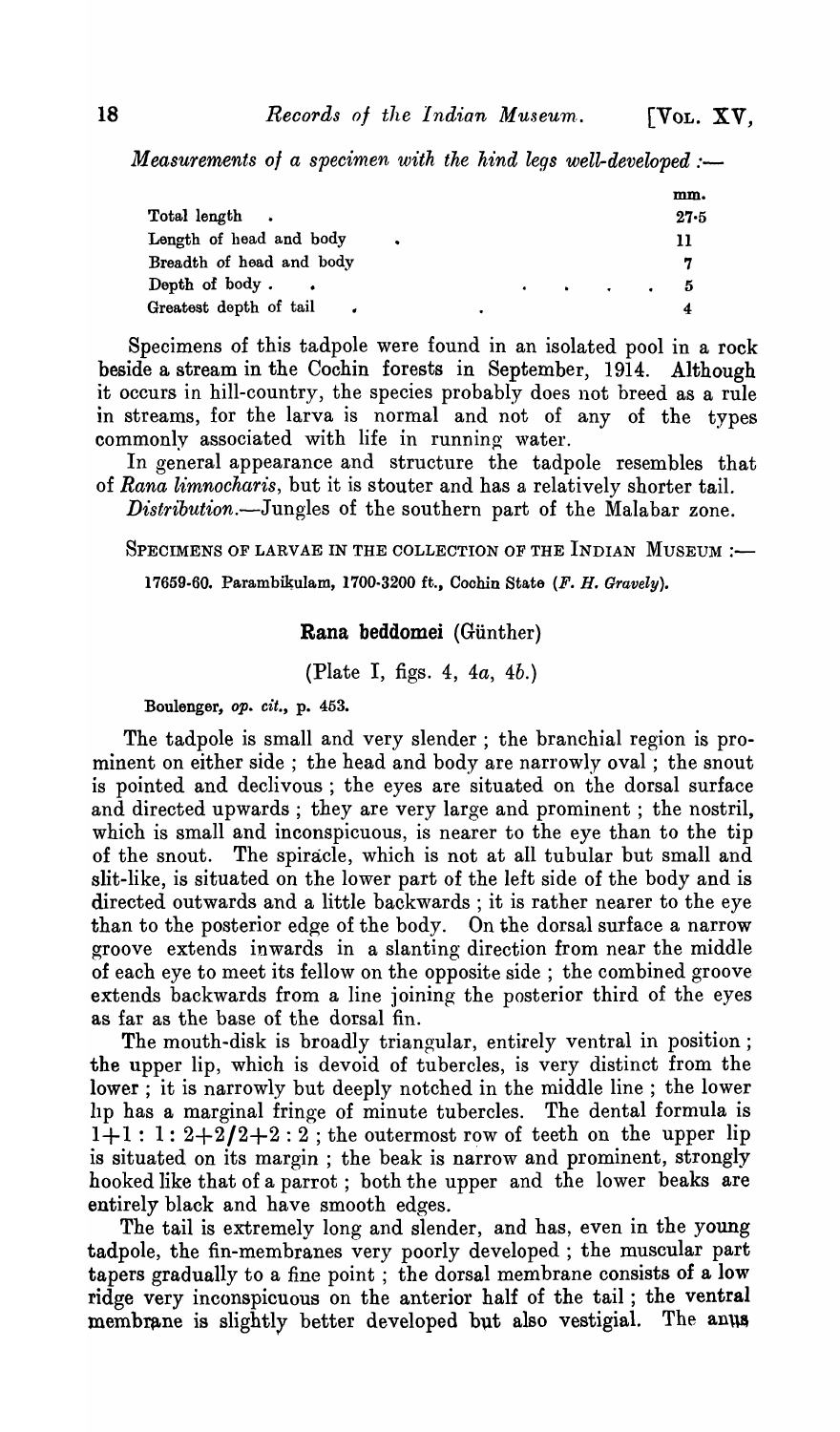is dextral, but not very strongly so; it does not form a prominent tubercle or tube.

The dorsal surface of the head and body is of a dark purplish-brown, minutely speckled with white and somewhat marbled on the snout. The lateral surface of the tail is also purplish-brown marbled with white; the whole of the ventral surface is colourless.

The hind limbs appear at an early stage of development and attain a large size and well-developed condition long before the appearance of the fore limbs.

The following are measurements of (A) of a specimen in which the hind limbs appear as small but elongated buds, and (B) of one in which they are fully developed.

|                          | А.   | B.  |  |
|--------------------------|------|-----|--|
|                          | mm.  | mm. |  |
| Total length             | 14.5 | 34  |  |
| Length of head and body  | 3    | 11  |  |
| Breadth of head and body | 2.5  | 7   |  |
| Depth of body            | 2    | 4   |  |
| Greatest depth of tail   | 1.5  | 1.5 |  |

A large series of this remarkable tadpole and of young frogs was taken by Dr. F. H. Gravely at the edge of a rocky stream on the Cochin hills in September, 1914. He describes the larger individuals (in which the fore limbs had not appeared) as skipping rapidly over damp rocks when disturbed. It is very curious that a frog so closely allied to *R. leptodactyla* and *R. semipalmata* should possess a larva so different., but it is clear that the tadpoles of all these forms are very highly modified.

SPECIMENS OF LARVAE IN THE COLLECTION OF THE INDIAN MUSEUM :-

17671. Parambikulam, 1700-3200 ft., Cochin State (F. H. Gravely).

#### Rana Ieptodactyla, Boulenger.

(Plate I, figs. 2, *2a, 2b.)* 

Boulenger, *op. cit.,* p. 454.

The tadpole is moderately small; the head and body are moderately stout, oval; the snout is narrowly rounded in front, somewhat constricted laterally, declivous ; the eyes are situated far forward, directed forwards and outwards, lateral rather than dorsal, probably very prominent in life; nostrils about half way between eye and tip of snout, further apart than their distance from the eyes; the interorbital breadth nearly twice the internasal; a row of minute white glands runs round the outer and upper margins of the orbit, passing along above the nostril on each side to meet its fellow in the middle line a short distance from the tip of the snout. The spiracle is small, sinistral, situated nearer the dorsal surface than the ventral and nearer the eye than the base of the hind limb. The ventral surface is strongly convex.

The mouth-disk is small, directed downwards and a little forwards, without horny  $\text{t}$ eeth; the upper lip is very distinct, forming a crescentic membrane which can be closed down over the mouth, fringed with short, pointed papillae and bearing two or three rows of similar papillae at its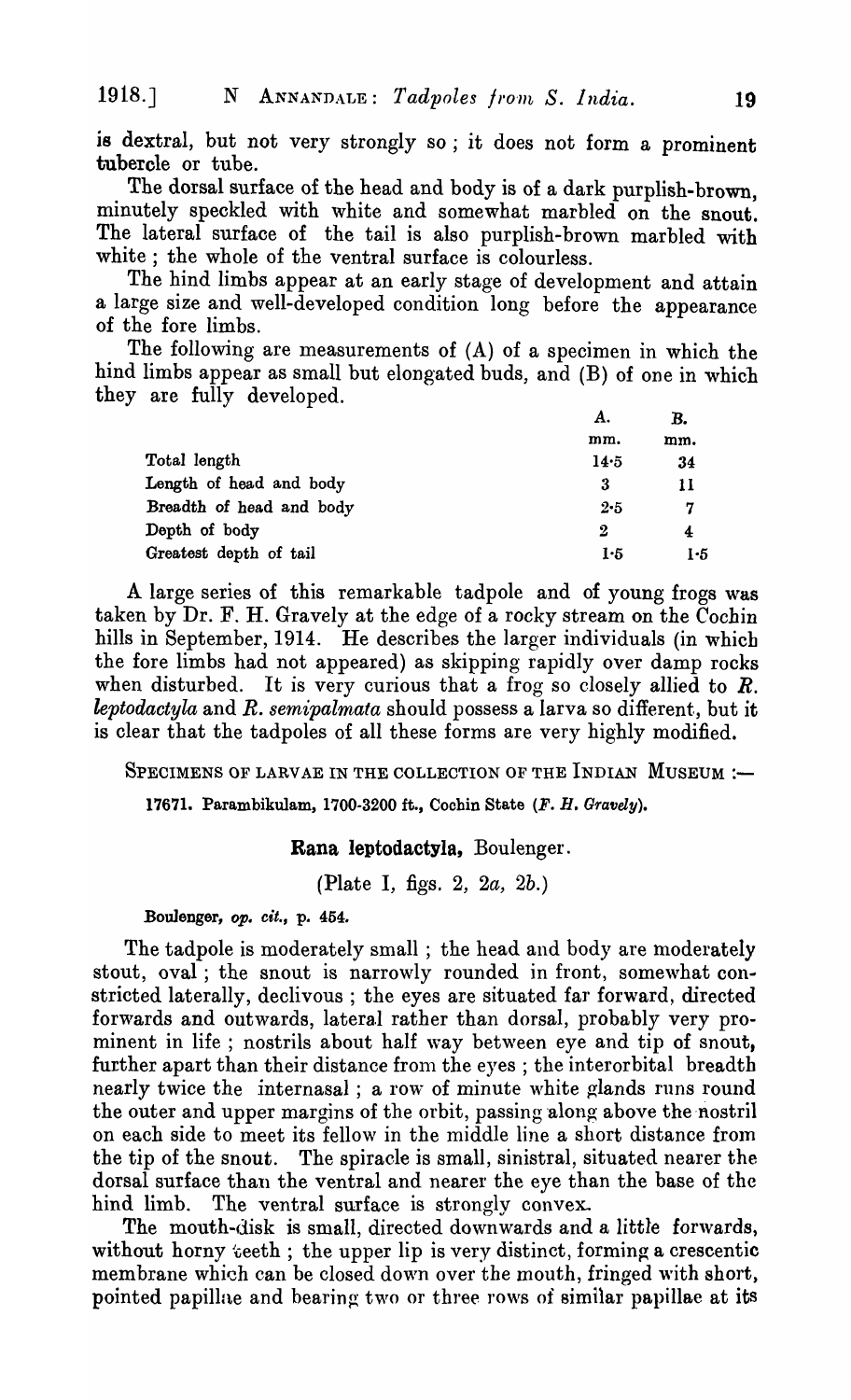base just above the upper beak; the lower lip is divided into five lobes, of which two are lateral in position and much larger than the other three, which occupy the posterior margin of the disk; the upper one-third of these lateral lobes, each of which is half as broad as the upper lip, is capable of being folded backwards; the three posterior lobes of the lower lip are sub-equal, pointed below and edged with short processes; similar processes are scattered on the base of the three lobes near the lower beak; both parts of the beak are slender, the upper beak relatively broader than the lower, which is a little stouter and V-shaped; both parts are minutely serrated and the upper is entirely black; the basal part of the lower beak is white.

The tail is powerful, tapering gradually to a rather blunt point; both membranes and muscular part are well-developed, the latter about twice as deep as either membrane at its base, both membranes reaching the posterior extremity of the body.

The dorsal surface of the head and body are yellow, with boldly contrasting black marks, which extend on to the lateral surfaces; the ventral surface is shaded with black, the pigment being distributed in minute, short hair-like lines; the colour of the tail is similar to that of the dorsal surface of the head and body.

*Measurements 01 a specimen in which the hind limbs are just making their appearance:-*

|                          | mm.  |
|--------------------------|------|
| Total length             | 31   |
| Length of head and body  | 12.5 |
| Breadth of head and body | 7.5  |
| Depth of body            | 6    |
| Greatest depth of tail   | 5    |

I have examined only two specimens of this tadpole. Although they are accompanied by young frogs of the species, as well as by those of *R. semipalmata* and *R. verrucosa,* the series is by no means complete and I rely for the identification rather on circumstantial evidence and on the resemblance between the specimens and those of the larva of *R. semipalmata* than on any more definite grounds.

The specimens were obtained in a small pool at the edge of a junglestream in the hills in September. Unfortunately no information is available that would cast light on the peculiar structure of the mouthparts in this and the next species.

*Distribution.-Hills* of the southern part of the Malabar zone and the neighbouring districts.

SPECIMENS OF LARVAE IN THE COLLECTION OF THE INDIAN MUSEUM :-

17698. Kavalai, 1300·3000 ft., Coohin State (F. H. Gravely).

Kana semipaimata, Boulenger.

(Plate I, figs. 3, *3a, 3b.)* 

Boulenger, op. cit., p. 454.

This tadpole closely resenlbles that of *R. leptodactyla,* from which it differs in the following particulars:-

1. The whole animal is slighter and smaller.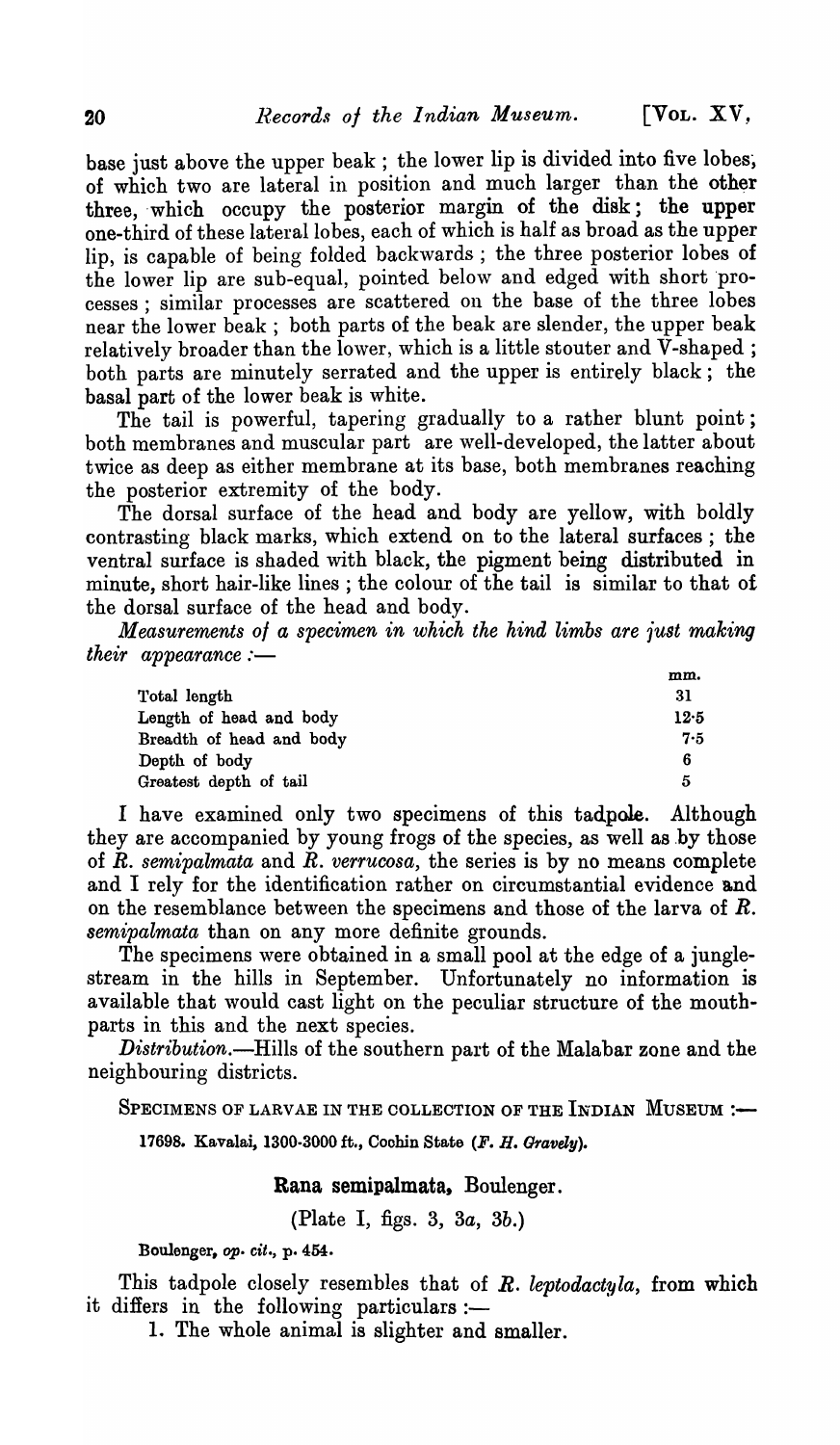- 2. The tail is a little longer in proportion to the head and body, its length being more than five times its greatest depth.
- 3. The upper lip is relatively much broader, being more than three times the breadth of one of the lateral lobes of the lower lip.
- 4. The beak is relatively broader and stouter.
- 5. The markings are less conspicuous and the ventral surface is colourless.

Mr. Gravely obtained a complete series of this larva, with many young frogs, in the same circumstances as those in which he found the tadpoles of *R. leptodactyla* and *R. verrucosa.* 

SPECIMENS OF LARVAE IN THE COLLECTION OF THE INDIAN MUSEUM :-

17702. Parambikulam, 1700·3200 ft., Cochin State (F. H. Gravely).

## Nyctibatrachus pygmaeus (Günther).

# (Plate I, figs. 5, *5a.)*

#### Boulenger, op. cit., p. 467.

The tadpoles are of moderately large size; the head and body rather narrowly oval, flattened moderately, the ventral surface being distinctly convex; the snout is rounded, the nostrils rather widely separated, nearer to one another and to the eyes than to the tip of the snout, the distance between them being much more than half the interorbital breadth; the eyes are dorsal but directed outwards, situated at about one-third the distance between the tip of the snout and the base of the hind limbs. The spiracle is lateral, sinistral, somewhat tubular, pointing upwards and backwards.

The mouth-disk is large and somewhat sucker-like, entirely ventral, but with opposible lips and a lateral emargination on either side. The lower lip is edged with minute finger-like processes, the lateral region of the disk, which is produced in two lobules, is densely covered with similar processes; the upper beak is shallow, broadly U-shaped, entirely black, with smooth or almost smooth margins, the lower beak much narrower, V-shaped, distinctly but minutely serrated on the margins, white at the base for at least half its depth. The dental formula is  $2:5+5/1+1:5$ , the three upper tooth-rows being equal and the interruption in the third being very slight; the five upper toothrows of the lower lip are equal and the sixth rather shorter; the interruption in the first row of this lip is very slight.

The tail is long and slender, narrowly lanceolate, the muscular part relatively deep in the middle, the whole tapering to a fine point; both membranes arise a considerable distance behind the base of the hind limbs.

The dorsal and lateral surfaces of the head and body are purplishbrown with a few dark spots, becoming paler between the eyes, the ventral surface yellowish, the proximal third of the tail brown with a few dark spots, the distal two-thirds as a rule more. deeply pigmented, marbled with purplish-brown and buff or almost entirely of the former colour, the membranes bearing scattered pigment-cells.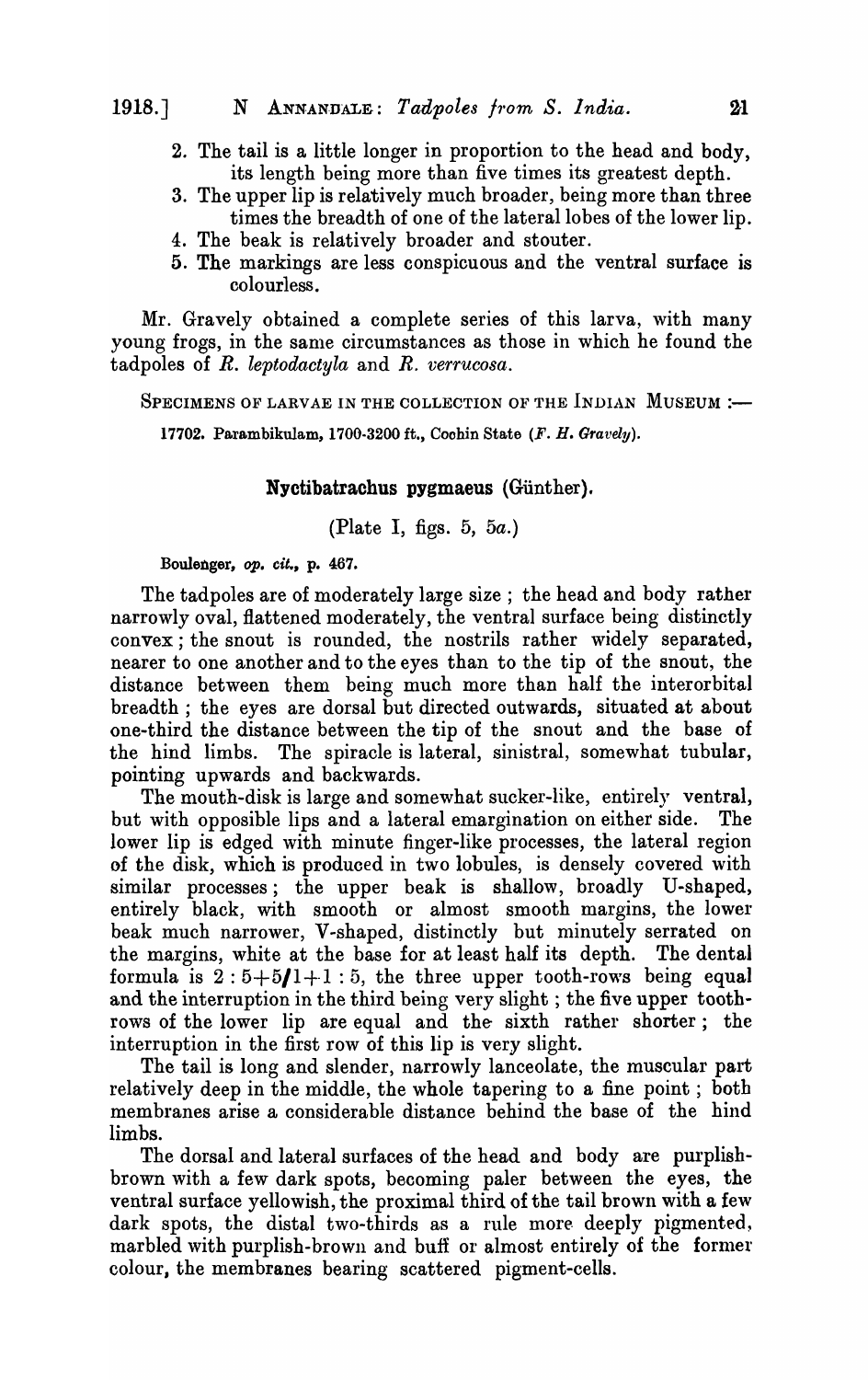*Measurements of a specimen with the hind limbs fairly well developed :—* 

|                          | mm. |
|--------------------------|-----|
| Total length             | 51  |
| Length of head and body  | 19  |
| Breadth of head and body | 10  |
| Depth of body            | 7   |
| Greatest depth of tail   | 6   |

The specimens in the Indian Museum were collected in a small lake in June, 1912. They include a young frog with the tail still unabsorbed. Distribution.-Anamalai and Nilgiri Hills, South India.

SPECIMENS OF LARVAE IN THE COLLECTION OF THE INDIAN MUSEUM :-

17248. Coonoor, Nilgiri district, Madras *(Capt. R. B. S. Sewell, I.M.S.)* 

## Species Incertae Sedis.

(Plate I, figs. 6, 6a.)

Annandale and Narayan Rao, Proc. As. Soc. Bengal (n. s.) XIII, p. clxxxvi (1917).

The tadpole is large; the head and body massive but flattened, broadly rounded in front, relatively very large; the eyes and nostrils are situated far back, the latter about half way between the hind limbs and the tip of the snout; the distance between the nostrils is much less than that between them and the eyes, about half the interorbital breadth; the eyes are small, entirely dorsal; the distance from the tip of the snout to the nostrils is more than twice that from nostril to eye.

The ventral surface is flattened. The spiracle is sinistral, laterally tubular, pointing upwards and backwards, situated rather nearer the anus than to the tip of the snout.

The mouth-disk is ventral, transversely oval, sucker-like, surrounded entirely by a margin covered with small rounded tubercles, occupying (when the mouth is open) about one-third of the ventral surface; the upper and lower lips are not opposible; the dental formula is 2/3 or  $2/1+1:2$ ; the two upper tooth-rows are equal and a little longer than the three lower rows, which are also equal; the upper and lower beaks are each in a single piece, rather shallow (especially the lower beak), moderately stout, with their margins very minutely serrated; they are white with black margin.

The tail is relatively short and feeble, shallow, sharply pointed; the fin-membranes moderate both above and below, each of about the same depth as the muscular portion in the middle of the tail, the upper membrane commencing some little distance behind the base of the hind legs.

The colour of the dorsal and lateral surfaces is dark grey with small black spots, the tail is marbled with dirty white; the ventral surface is colourless except for a few scattered pigment-cells.

The anus opens by a transverse slit, which extends right across the base of the tail on to a little flattened leaf-shaped membrane, which extends backwards on the ventral surface and is situated to the right of the middle line.